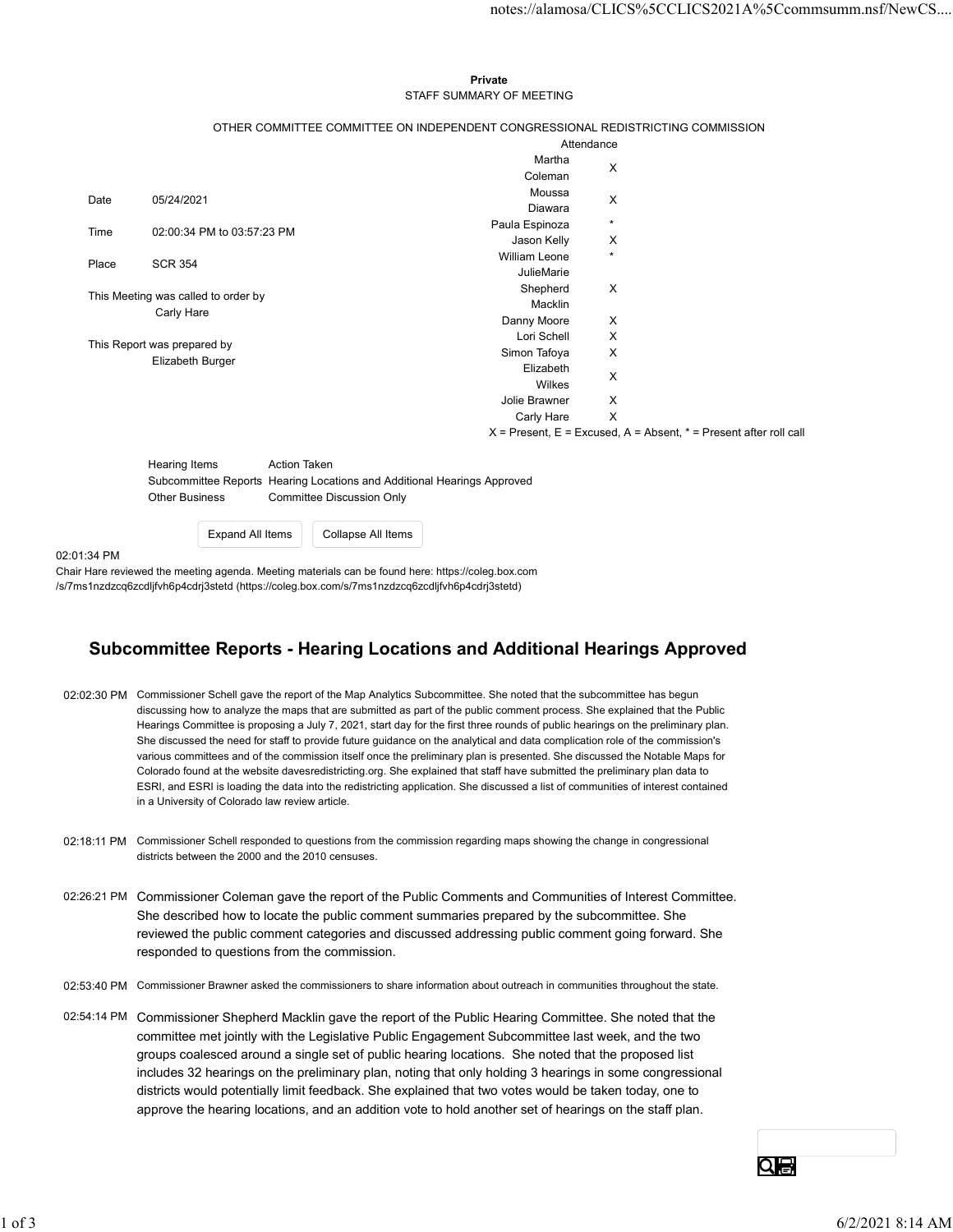- 03:02:30 PM Jessika Shipley, Independent Redistricting Commissions Staff, noted that there may be additional time to continue public hearings after the final census data is received. Commissioner Shepherd Macklin responded to questions from the commission regarding the proposed locations list and the timing and length of the hearings.
- 03:21:42 PM Commissioner Moore made a motion to add a round of hearings in each congressional district after the first staff plan. Commissioners commented on the language of the motion. Commissioner Schell moved to strike "as required", this was seconded by Commissioner Tafoya. Commissioner Moore responded that he was not opposed to the motion, but wanted the commission's commitment to hold the hearings. Commissioner Moore and Commissioner Wilkes amended the motion.

|             |                         | notes://alamosa/CLICS%5CCLICS2021A%5Ccommsumm.nsf/NewCS                                                                                                                                            |
|-------------|-------------------------|----------------------------------------------------------------------------------------------------------------------------------------------------------------------------------------------------|
|             |                         |                                                                                                                                                                                                    |
|             |                         | $^{\rm M}$ Jessika Shipley, Independent Redistricting Commissions Staff, noted that there may be additional time to                                                                                |
|             |                         | continue public hearings after the final census data is received. Commissioner Shepherd Macklin                                                                                                    |
|             |                         | responded to questions from the commission regarding the proposed locations list and the timing and                                                                                                |
|             | length of the hearings. |                                                                                                                                                                                                    |
|             |                         | M Commissioner Moore made a motion to add a round of hearings in each congressional district after the first staff plan.                                                                           |
|             |                         | Commissioners commented on the language of the motion. Commissioner Schell moved to strike "as required", this was                                                                                 |
|             |                         | seconded by Commissioner Tafoya. Commissioner Moore responded that he was not opposed to the motion, but wanted the                                                                                |
|             |                         | commission's commitment to hold the hearings. Commissioner Moore and Commissioner Wilkes amended the motion.                                                                                       |
|             |                         |                                                                                                                                                                                                    |
| 03:23:45 PM |                         | I move that in the name of transparency and to honor our obligation to listen to the voice of the                                                                                                  |
|             |                         | people of Colorado, that Colorado Independent Congressional Redistricting Commission commit to                                                                                                     |
|             | Motion                  | an additional round of public hearings in each congressional district after the legacy formatted U.S.<br>Census Bureau's 2020 data is released, and the First Staff Plan has been submitted to the |
|             |                         | Commission. (seconded by Wilkes)                                                                                                                                                                   |
|             | Moved                   | Danny Moore                                                                                                                                                                                        |
|             | Seconded                |                                                                                                                                                                                                    |
|             | Martha                  |                                                                                                                                                                                                    |
|             | Coleman                 | Yes                                                                                                                                                                                                |
|             | Moussa                  | Yes                                                                                                                                                                                                |
|             | Diawara<br>Paula        |                                                                                                                                                                                                    |
|             | Espinoza                | Yes                                                                                                                                                                                                |
|             | Jason Kelly Yes         |                                                                                                                                                                                                    |
|             | William                 | Yes                                                                                                                                                                                                |
|             | Leone                   |                                                                                                                                                                                                    |
|             | JulieMarie<br>Shepherd  | Yes                                                                                                                                                                                                |
|             | Macklin                 |                                                                                                                                                                                                    |
|             | Danny                   | Yes                                                                                                                                                                                                |
|             | Moore                   |                                                                                                                                                                                                    |
|             | Lori Schell<br>Simon    | Yes                                                                                                                                                                                                |
|             | Tafoya                  | Yes                                                                                                                                                                                                |
|             | Elizabeth               | Yes                                                                                                                                                                                                |
|             | Wilkes                  |                                                                                                                                                                                                    |
|             | Jolie<br><b>Brawner</b> | Yes                                                                                                                                                                                                |
|             | Carly Hare Excused      |                                                                                                                                                                                                    |
|             |                         | YES: 11 NO: 0 EXC: 1 ABS: 0 FINAL ACTION: PASS                                                                                                                                                     |
|             |                         |                                                                                                                                                                                                    |
|             |                         |                                                                                                                                                                                                    |
|             |                         |                                                                                                                                                                                                    |
|             |                         |                                                                                                                                                                                                    |